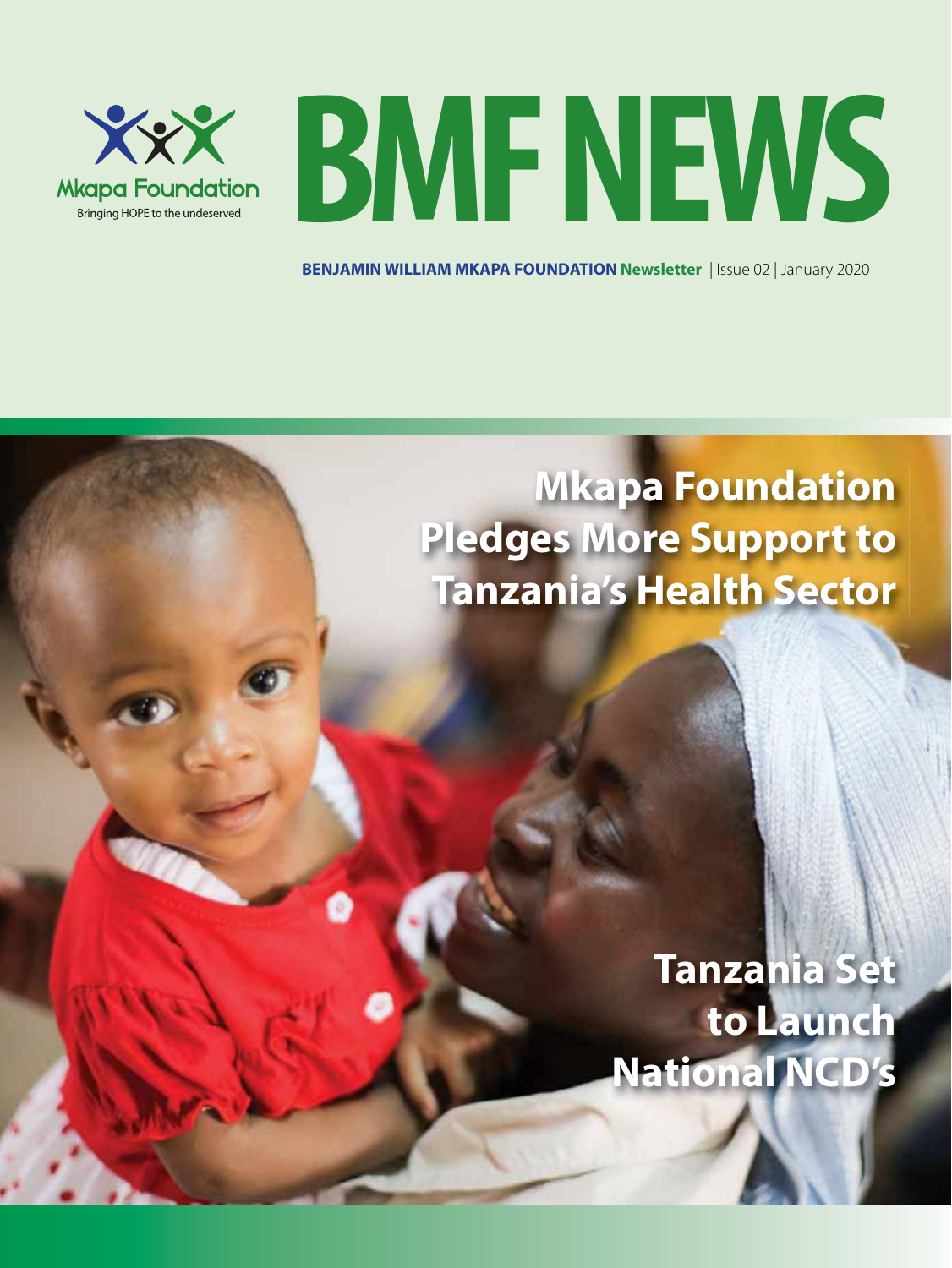

*Former President of the United Republic of Tanzania and BMF Settlor, H.E Benjamin William Mkapa*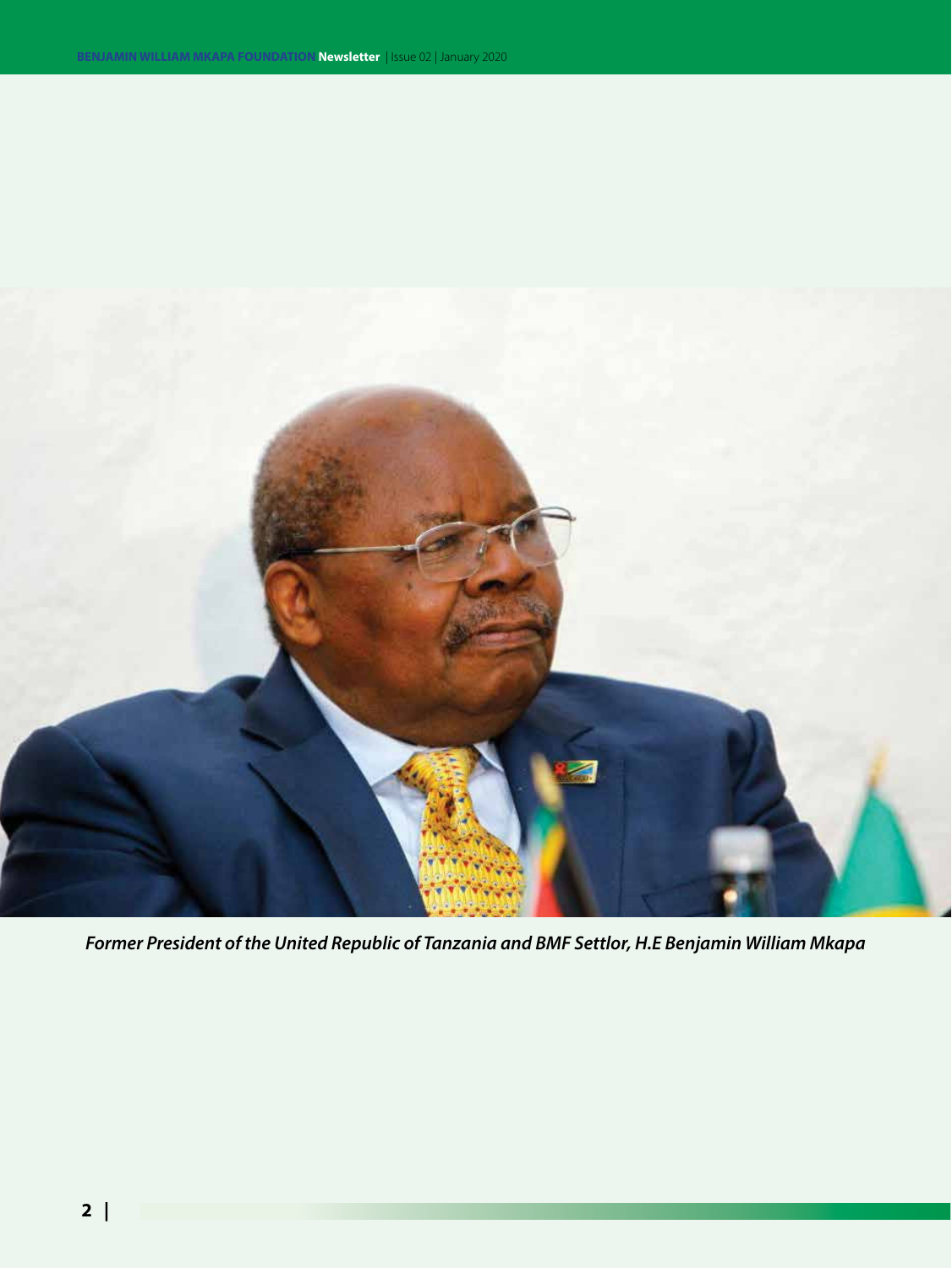### **About us**

#### **OUR VISION**

Healthy lives and well-being for all in Tanzania and the rest of Africa



#### **OUR MISSION**

To contribute towards the attainment of better health outcomes through innovative health and related systems solution.

The Benjamin William Mkapa Foundation is a Trust and non-profit making Institution, established and incorporated under the Trustees Incorporation Ordinance, CAP 375.

Officially registered on 13th April 2006, the Foundation aims to supplement and complement the development efforts of the Government of the United Republic of Tanzania.

#### **Historical Background**

The Foundation was established after the launching of its first initiative known as the "Mkapa Fellows Programme" in July 2005. The Programme of Mkapa Fellows was initiated by the Former President of the United Republic of Tanzania, H.E Benjamin William Mkapa and the Former President of the United States of America, H.E. William Jefferson Clinton in July 2005, through the financial support of the Government of the Royal Kingdom of Norway. The Fellows Programme aim was to accelerate HIV/AIDS services, through addressing the shortage of skilled health professionals in rural underserved settings.

As the Foundation grows its shifted its focus from implementing initiatives that a focused on strengthening HIV/AIDS service delivery and Health System, particular Human Resource for Health (HRH) to focusing on implementing beyond HIV/ AIDS. Therefore resulted into the change of name to "The Benjamin William Mkapa Foundation (BMF)"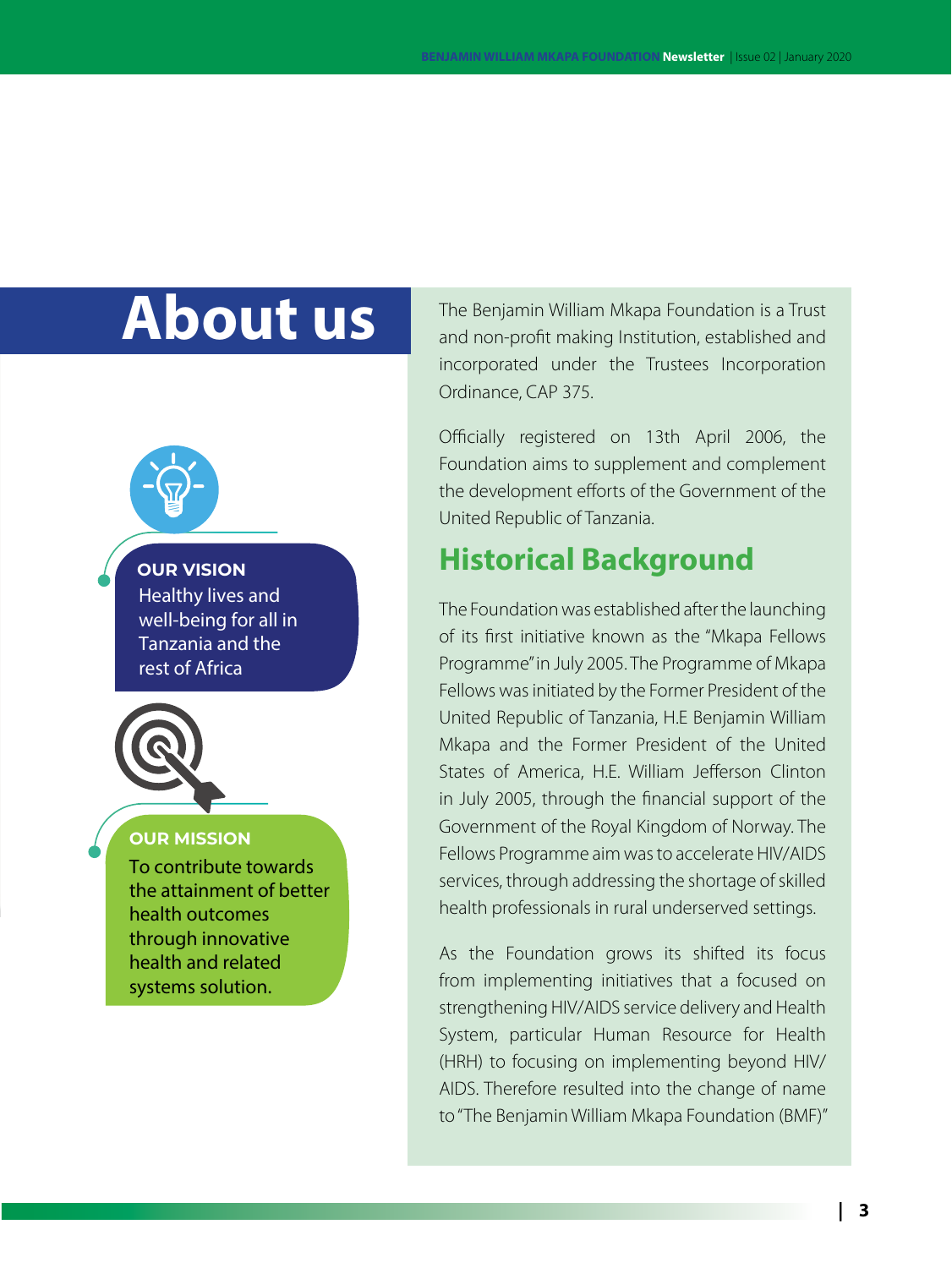

#### **WORD FROM THE CEO**

Happy new year to you all. I hope you celebrated the start of 2020 in good spirits with family and friends, an eventful year has passed and a new one has begun

Welcoming this New Year, The Benjamin William Mkapa Foundation is still embarking on the journey to improve people's health and well-being in Tanzania and the rest of Africa

s we remain steadfast in<br>
our endeavors to serve<br>
communities, the success of<br>
our interventions largely depends our endeavors to serve communities, the success of our interventions largely depends on the continuing support of development partners, wellwishers, friends and the unwavering commitment of the Government of the United Republic of Tanzania (GOT).

Since the launch of our 3rd strategic business plan in October 2019 We are tirelessly working to sustain efforts towards ensuring availability of equipment and human resource in rural health facilities with the goal of saving lives and improving health but above all, building a productive society that can steer the nation to achieving Sustainable Development Goals (SDGs).

BMF's partnership with the Japan Embassy is one of the key expressions of how we are strategically positioned, with major stakeholders to work hand-in-glove with the GOT to achieve national targets of having at least 50% of Health Centers in the country providing life-saving services to pregnant mothers.

However through close collaboration with the GOT, BMF has completed the processes of filling the vacant posts under RSSH project. A total of one hundred and ninety (190) i.e. 70% of 271 recruited Health Care Workers were mainstreamed into the government system during the year 2018/2019.

Never the less, for health facilities to achieve the set targets, innovative approaches are a prerequisite. That's why, through Mkapa Fellows Program III, BMF in collaboration with President's Office – Regional Administration and Local Government( PORALG), undertook a refresher training on health facility annual planning, budgeting and reporting system at the facility level.

At least five out of 12 members of the health facility committee from 10 facilities (5 facilities in Chemba and 5 facilities in Misungwi) were refreshed. We are looking forward to improving and scaling up Human Resource for Health and CHWs deployment and planning from the national level to district level by December 2020.

Thankfully, under the  $5<sup>th</sup>$  phase government, led by His Excellency President John Joseph Pombe Magufuli, more than 237 health centers have been upgraded, with newly constructed operating theatres countrywide. This also puts the rural health centers at a better position to benefit from improved anesthesia services, such as the use of Universal Anesthesia Machines (UAMs) which does not necessarily require electricity to operate, thus being more suitable for rural settings. The UAMs are supported through BMF and Gradian Health Systems.

BMF will continuously work with partners to support initiatives that aim at saving lives—especially to cut down maternal and newborn mortality in the most needy areas of the country, as guided by the National Health Sector Strategic Plan IV, as well as in the National One Plan II to Improve Reproductive, Maternal, Newborn, Child & amp; Adolescent Health in Tanzania (2016 - 2020).

Together, we shall accomplish these aims.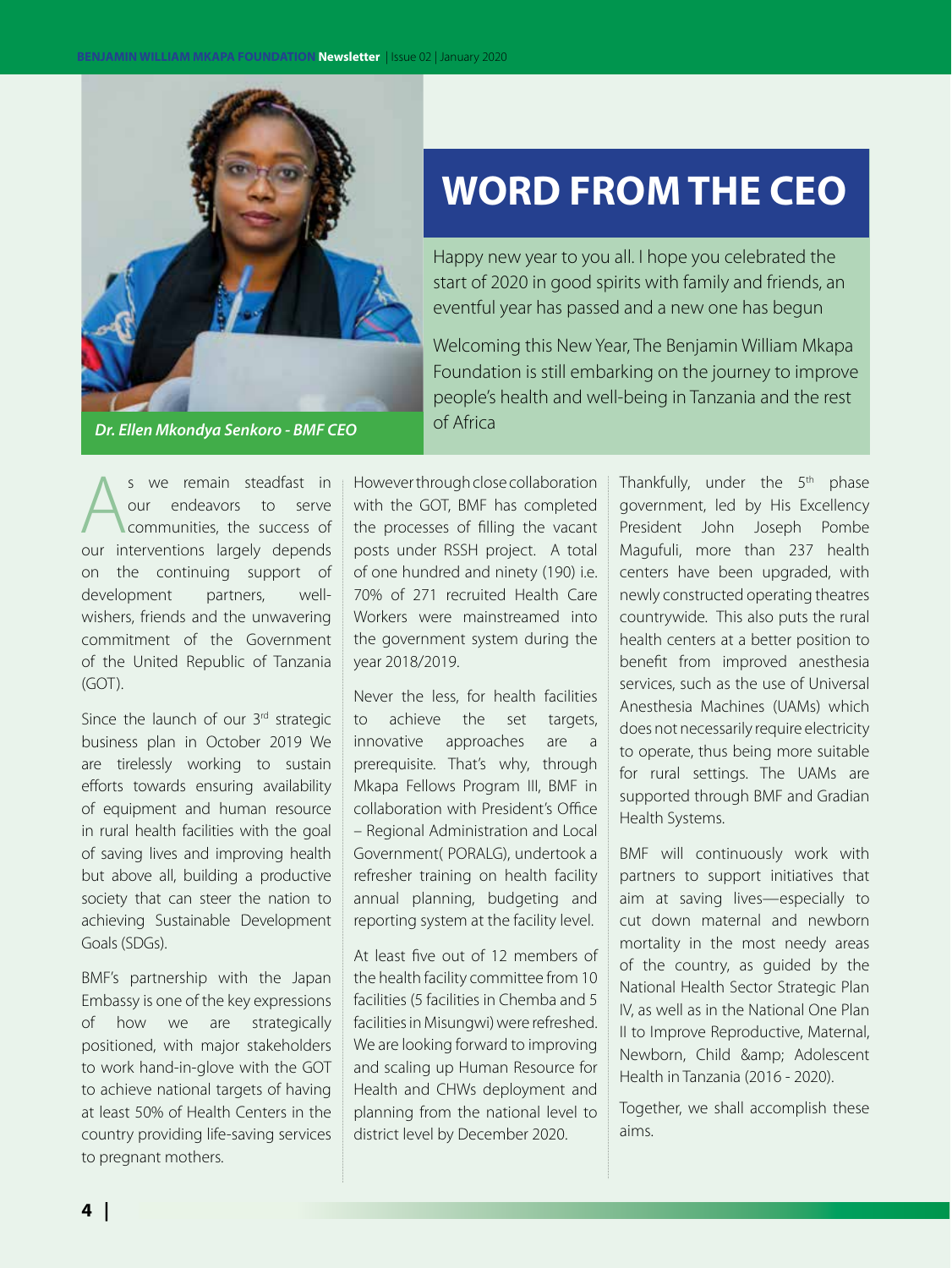## **Contents**







**06** Government Embarks on Strategy to Reduce Out-Of-Pocket Expenses in Healthcare



**08** Mkapa Foundation Pledges More Support to Tanzania's Health Sector



. . . . . . . . . . . . . . . . . . .

**10** Tanzania Set to Launch National NCD's





Tanzania Faces Alarming Shortage of Health Workers



**13** Benjamin Mkapa Foundation Provides Training for New Employees in the Health Sector

. . . . . . . . . . . . . . .



. . . . . . . . . . . . . . . . . . . .

**16** Maternal and Newborn Services Significantly Improved in Nkasi



**18** Japan Embassy through Mkapa Foundation Donate Medical Equipment to Health Facilities in Rukwa



. . . . . . . . . . . . . . . . . . .

**20** News in Pictures

. . . . . . . . . . . . . . . . . . .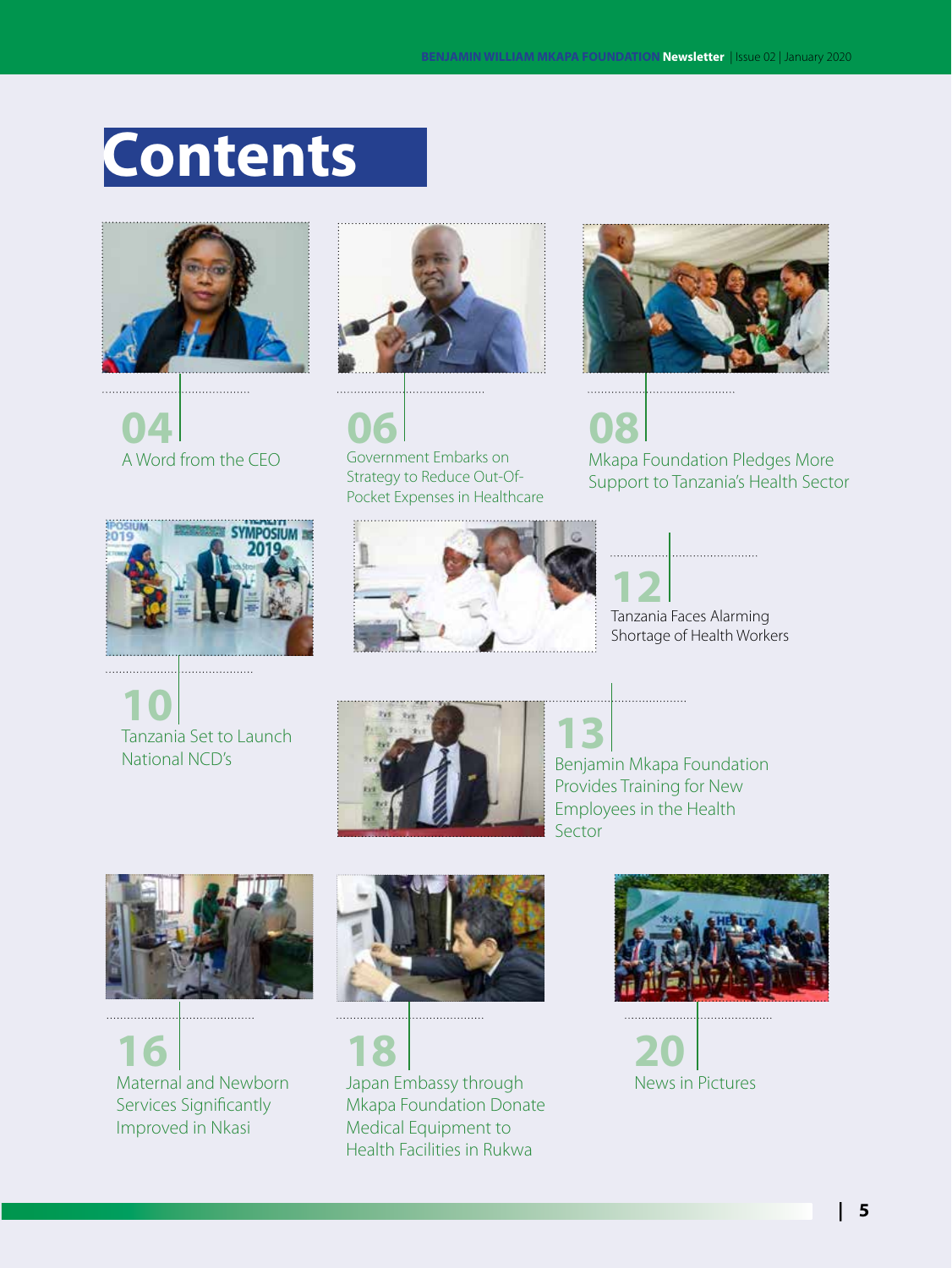Government Embarks on Strategy to **Reduce Out-Of-Pocket Expenses in Healthcare**

anzania like many other<br>
countries is embarking on<br>
health financing and Primary<br>
Health Care (PHC) reforms that will anzania like many other countries is embarking on health financing and Primary have important implications for progress towards Universe Health Coverage (UHC).

To begin with, the Government of Tanzania is developing a new health financing strategy to enable access to financial protection, as well as affordable and cost-effective quality health care.

This was said by the Deputy Minister of Health, Community Development, Gender, Elderly and Children Dr Faustine Ndugulile when he delivered his speech during the Health Symposium organized by Benjamin

Mkapa Foundation (BMF) on October 1, 2019 in Dar es Salaam whereby the stakeholders discussed various issues related to health sector.

"Despite all the successes that Tanzania as a nation has so far achieved, there are challenges that need to be addressed include increasing Out-Of-Pocket expenses in healthcare," said the minister.

The minister acknowledged that the expenses are attributable to low health insurance coverage in Tanzania, however, he noted that the government is developing a new single National Health Insurance scheme with the goal of reducing Out-Of-Pocket expenditure.

Furthermore, in improving financial management as an avenue towards greater efficiency and effectiveness of healthcare service delivery, the Direct Health Facility Financing (DHFF) system has been rolled out nationwide across the Primary Health care facilities, according to the Minister.

The minister also disclosed that ruralurban migration is another challenge facing the sector, citing that the situation has impact on the health systems and structures.

With a population of estimated 55.9 million, Tanzania total expenditure on health per capital is estimated at 7 percent of the nation's Gross Domestic Product (GDP).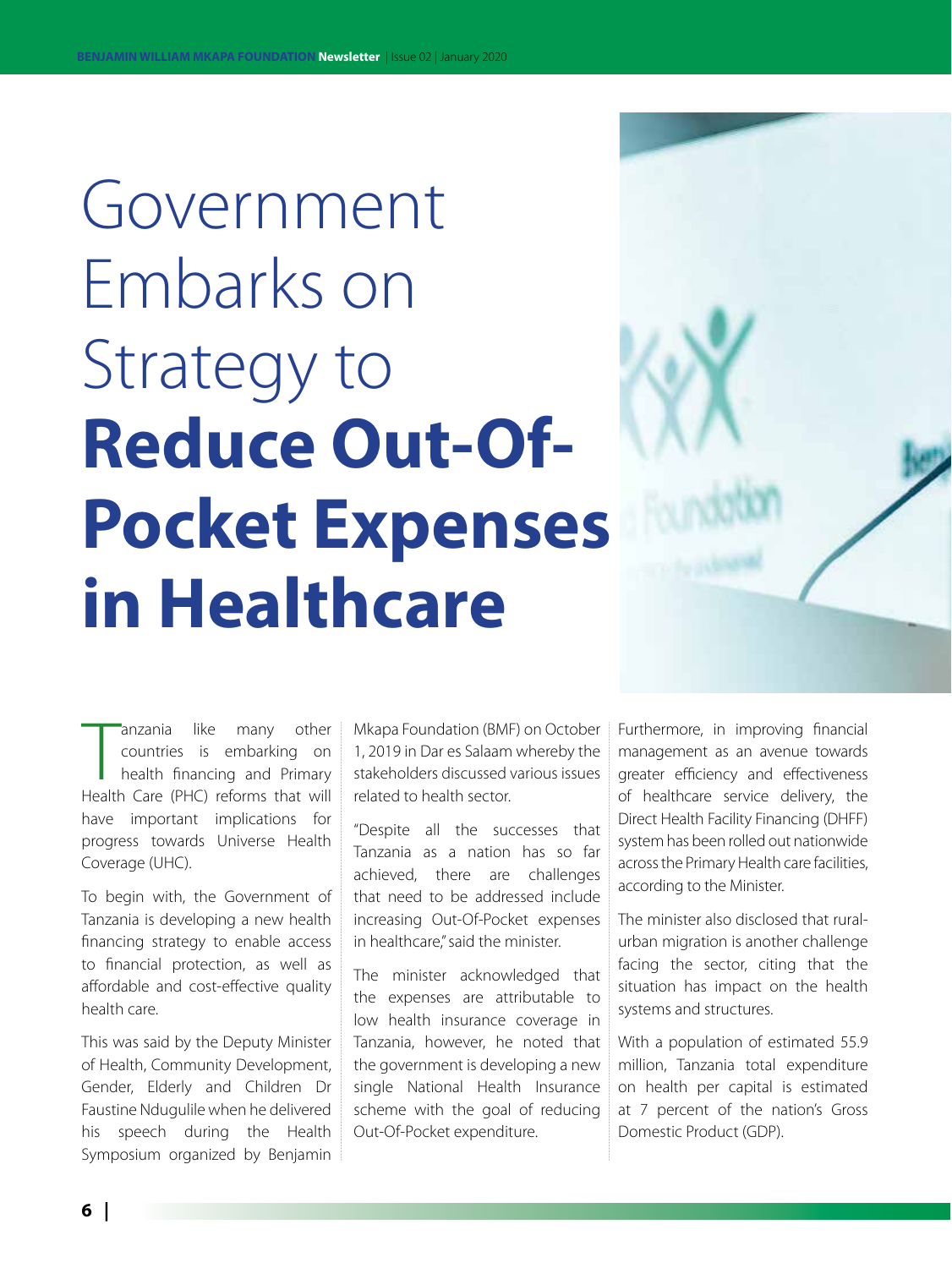

#### *Dr Faustine Ndugulile speaking during the Health Symposium*

The increased population estimated to be 89 million in 2035, economic transitioning and rural- urban migration has impact on the health systems and will continue to exhaust the health system.



*Mr. Bernard Konga NHIF Director General*

According to the National Health Insurance Fund (NHIF), 65 per cent of the Tanzanian population doesn't have access to the quality health services in the country because they have are not enrolled on health insurance schemes.

NHIF's Director General Dr Bernard Konga during the panel sessions held at the Symposium asserted that people remain uncovered because the current system doesn't declare the health insurance as mandatory.

*"It is high time to make health insurance mandatory rather than optional for Tanzania to achieve the UHC,"* said Dr Bernard. However, the DG said NHIF has embarked on comprehensive strategies to improve the health insurance coverage in Tanzania, targeting both formal and informal sector players.

BMF's Chief Executive Officer Dr Ellen Mkondya-Senkoro during the Symposium reiterated BMF's commitment to apply strategic interventions to address programmatic dimensions including the limitation in financing and technical support that hinders access and quality of health services and functionality of health facilities.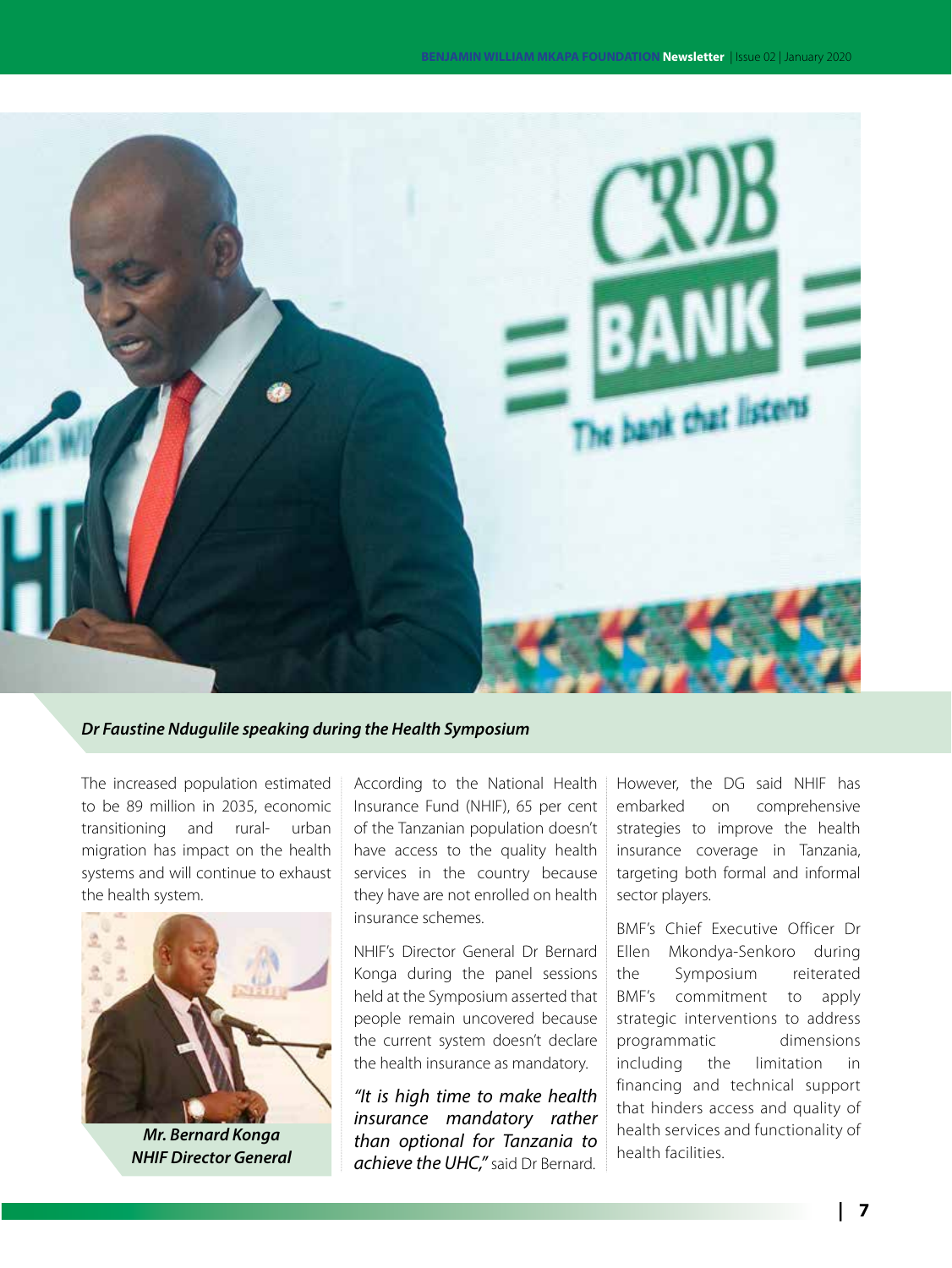### Mkapa Foundation Pledges More **Support to Health Sector**

**B** enjamin Mkapa Foundation<br>
(BMF) has pledged to continue<br>
Government towards the attainment enjamin Mkapa Foundation (BMF) has pledged to continue supporting the Tanzania of Sustainable Development Goals (SDGs), the Universe Health Coverage (UHC) targets and the country National Development Frameworks.

BMF's Chief Executive Officer Dr Ellen Mkondya-Senkoro issued the commitment when she delivered her speech during the Health Symposium which was organized by BMF took place on October 1, 2019 in Dar es Salaam whereby the stakeholders discussed various issues related to the health sector.

*"We are committed to complement and support Governments' efforts to deliver health care services reaching all people equitably, in both Tanzania Mainland and Isles, as well as other neighboring Africa regions through strategic partnerships," said the CEO.*

*She added: "We understand that* 





*Caption:*

we cannot bring change on our <sub>own</sub>. Therefore, we plan to cement *our trusted cooperation with the Government of Tanzania, at the same time sustain the mutual partnership with existing and new traditional and non-traditional partners, including donors, civil societies, professional bodies, private sector, researchers, media, and other interested parties."*

> The Symposium was accompanied by the launch of BMF's 5 years Strategic Business Plan (termed as SBPIII) extending from 2019-2024 which is in place to build upon the success of the previous two Strategic Plans since BMF's inception.

> Referring to the newly launched business plan, Dr Ellen disclosed that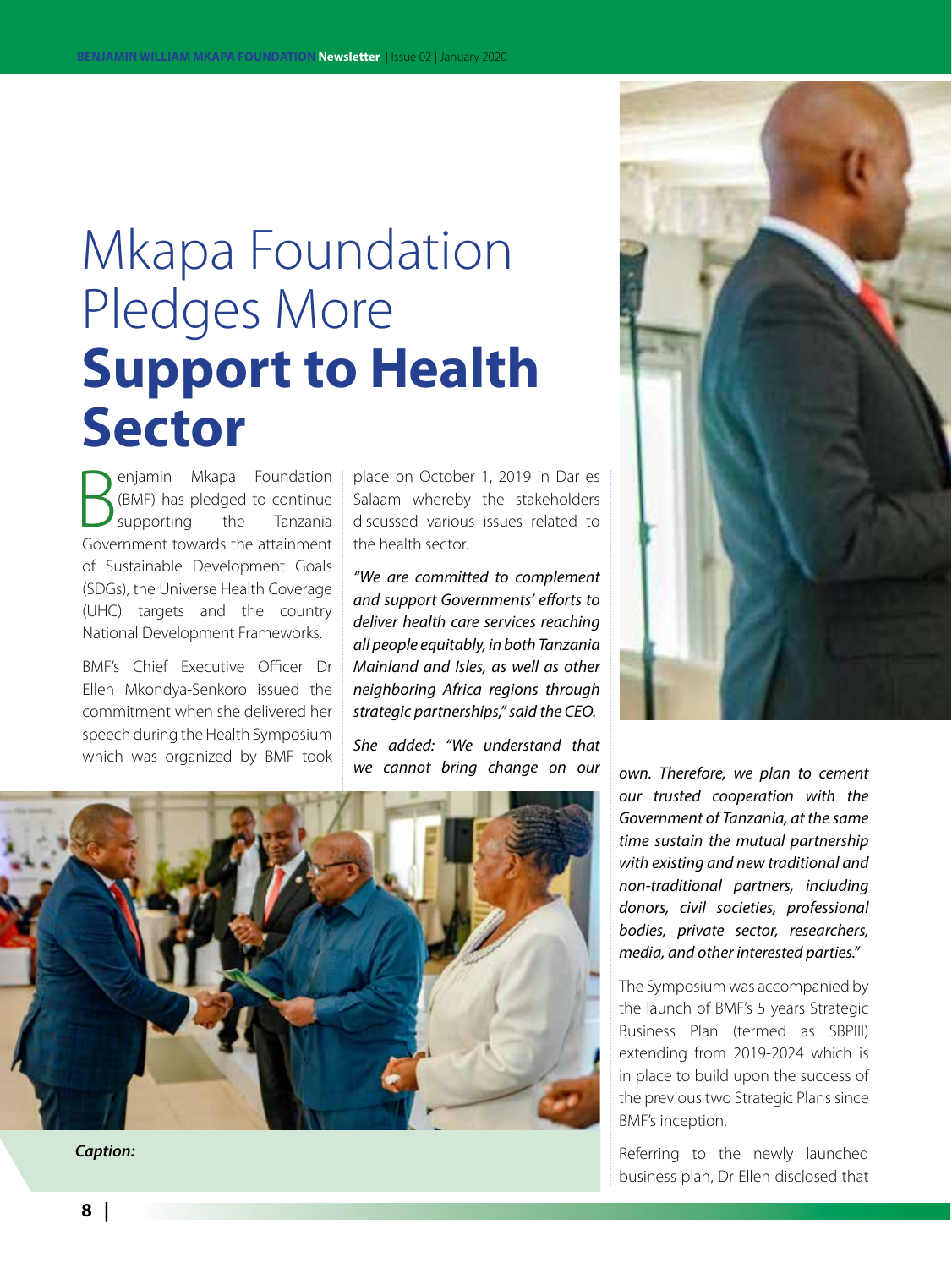

*HE Benjamin William Mkapa Former President of Tanzania and BMF Settlor Handing over a Brief Copy of the New Strategic Business Plan to Amref Tanzania CEO Dr. Florence Temu During the symposium*

the plan is estimated to cost Tsh156 billion, further noting that BMF under the new plan, among others, it is dedicated to continue investing on health systems in efforts to combat maternal, new-born, child and adolescent health situation, especially in rural settings.

In recognizing the contribution of BMF in the health sector in Tanzania, the Deputy Minister of Health, Community Development, Gender, Elderly and Children Dr Faustine Ndugulile who was the Chief Guest of the Symposium commended BMF for being a good partner to the Government of Tanzania

in improving access and quality of health services to all.

*"Your work in areas of Human Resources for Health, HIV/AIDS and many others have contributed significantly to the gains we have attained in the health sector," said the Deputy Minister.*

*He added: "Let me assure you that the Government is working closely with its development partners on specific interventions to address some of the challenges."*

The minister further highlighted that Tanzania has made substantial gains in improving access and quality of health services such as increased availability of essential medicines to over 95 percent coupled with increased Government budget towards medicines and other commodities.

*"Health systems strengthening is a critical component of the 2030 agenda for SDGs and UHC. With this in mind, we need to look into ways that will ensure quality, equity, efficiency, accountability, resilience and sustainability of health services," added the minister.*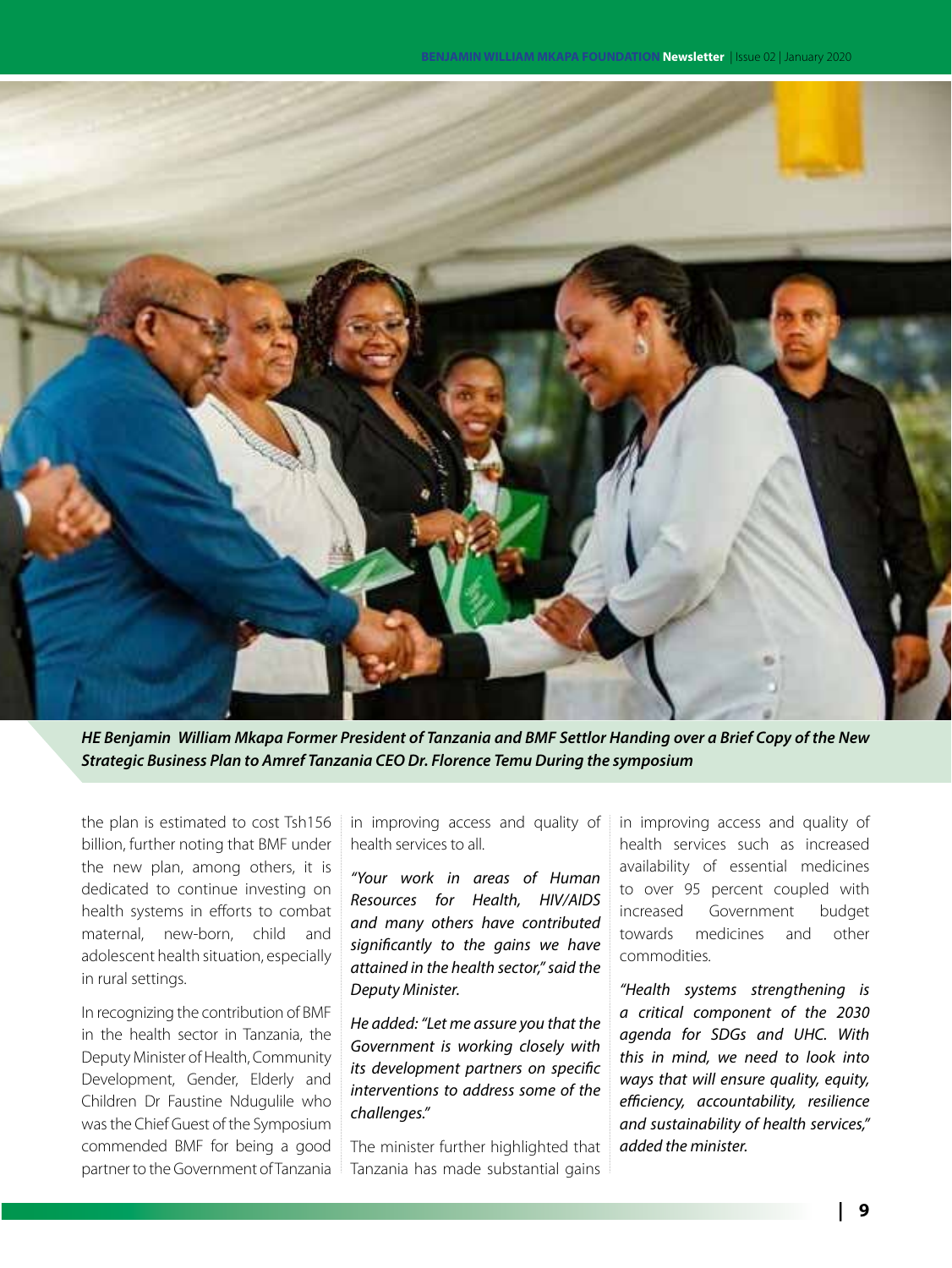# Tanzania Set to Launch **National NCD's Programme**

anzanian Government is making<br>progress in prioritizing health<br>prevention and promotion<br>measures as on November 16 this anzanian Government is making progress in prioritizing health prevention and promotion year it will be launching a National Non-Communicable Diseases (NCD's) programme with strong components of health promotion, prevention curative and rehabilitation.

Deputy Minister of Health, Community Development, Gender, Elderly and Children Dr Faustine Ndugulile said this when he addressed participants during Health Symposium organized by Benjamin Mkapa Foundation (BMF) which took place on October 1, 2019 in Dar es Salaam whereby the stakeholders discussed various issues related to health sector.

"In this regard, we are looking at complementary efforts of community health workers whom we believe will further add value in health promotion and prevention besides curative care at the community level," said the Deputy Minister.



Dr Faustine during the colorful event further acknowledged that for many years, the government has been focusing on curative services, rather than looking into health promotion, prevention and rehabilitation.

*"Unlike with the communicable diseases, whereby a patient can graduate from a health system once treated, with NCDs, the patient is tied to the health systems for life," noted the Deputy Minister.*

*He added: "We need to now focus more on preventing people from getting sick rather treating the sick. Failure to do so, is a failure of the health system."*

he bank that listen

**CALL OF** 

n William Mkapa Foundation

EA

itronger Health

Backing up the Deputy Minister's arguments, During a Panel session discussion held at the Symposium Dr Mohamed Kambi, the Chief Medical Officer (CMO) admitted that the Government lacks enough funds to address the alarming burden of health conditions affecting the society such as NCDs.

Globally there is evidence of the growing burden of NCDs especially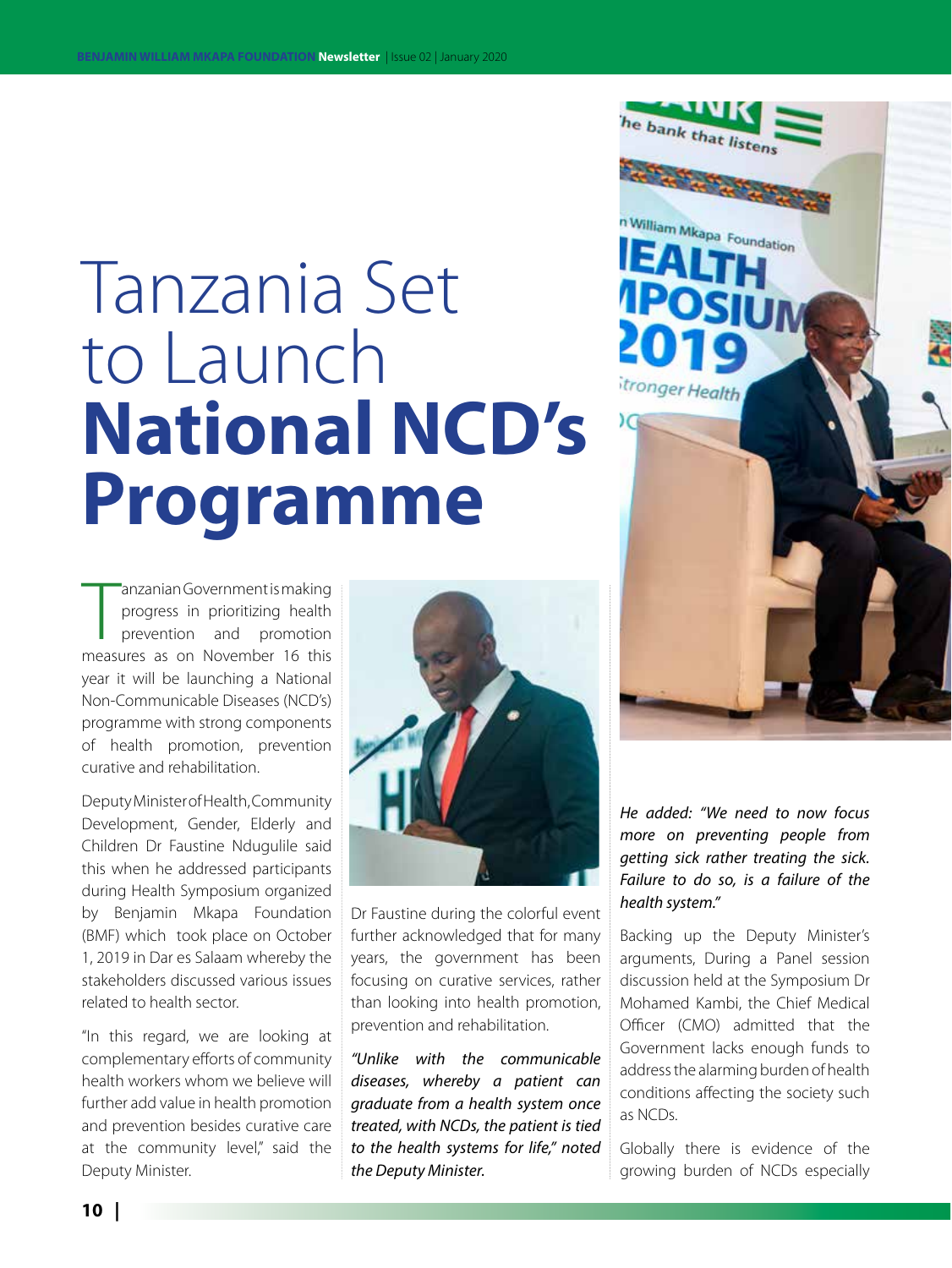

#### *Panel session discussion held during the health symposium*

in developing countries including Tanzania.

The World Health Organization (WHO) estimates that deaths from NCDs in the African region will increase by 27 percent by the year 2030, which is 28 million additional deaths.

In Tanzania, at least 31 percent of all deaths have been associated to NCDs, with the main killers identified as Cardiovascular Diseases at 9 percent and Cancers at 5 percent.

The Symposium was accompanied by the launch of BMF's 5 years Strategic Business Plan (termed as SBPIII) extending from July 2019- June 2024 aiming at contributing to the attainment of Sustainable Development Goals (SDGs) by 2030, the Universe Health Coverage (UHC) targets and the country National Development Frameworks.

Referring to the newly launched business plan, BMF's Chief Executive Officer, Dr Ellen Mkondya-Senkoro said the plan is estimated to cost approximately Tsh156 billion (equivalent to 68million USD).

*"Whereas we recognize the encouraging progress at country level in combatting communicable diseases, but yet we are still lagging behind with few indicators of HIV, TB and Malaria, and now the rapid emerging crisis on NCDs," said the CEO when she delivered her speech*.

In attendance, the event brought together representatives of International Organizations, representatives of Government institutions and His Excellency the former President Benjamin William Mkapa who is the Settlor of Mkapa Foundation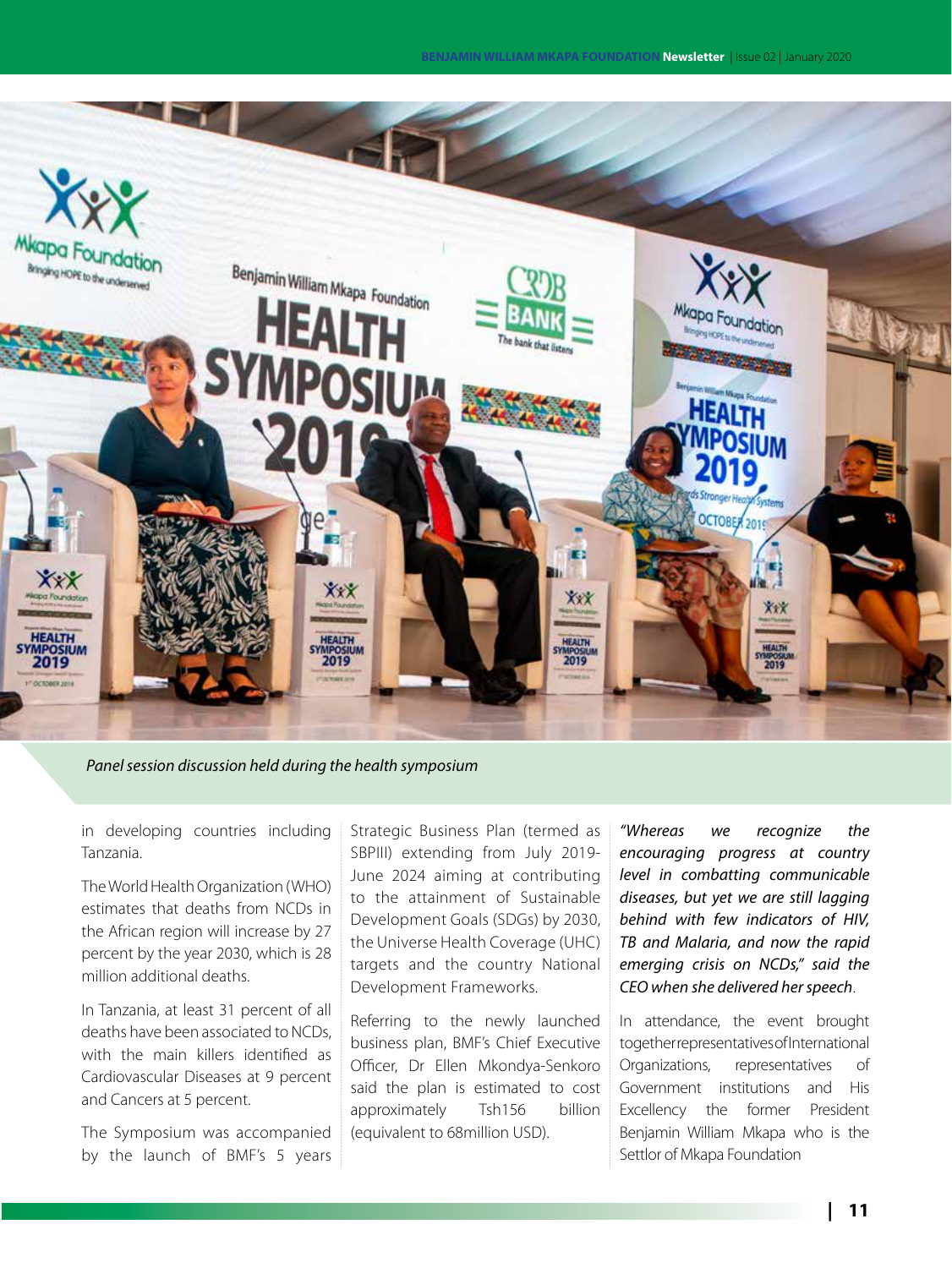## Tanzania Faces **Alarming Shortage of Health**



 $\begin{bmatrix} 1 \\ 1 \\ 1 \end{bmatrix}$ nadequate Human Resources for Health (HRH) has been pronounced as one among key challenges that need to be addressed by the Government of Tanzania to achieve Universal Health Coverage (UHC).

This follows the revelation that despite the efforts by the Government and partners to address HRH challenges, the gap is still alarming at a national average of 52 percent particularly in rural settings and dispensary levels where shortage is estimated at 69 percent, according to the available statistics. The statistics further demonstrate that by 2018, the health sector was operating with estimated 99,684 health workers (47.6 percent) out of the required 209,603. However, investing in the education and employment of health workers has been part of national human capital strategies in Tanzania.

"The Government is working closely with its development partners on specific interventions to address some of the challenges including shortage of health workers," said the Deputy Minister of Health, Community Development, Gender, Elderly and Children Dr. Faustine

Ndugulile during Health Symposium. That was organized by Benjamin Mkapa Foundation (BMF) and took place on October 1, 2019, in Dar es Salaam whereby health stakeholders discussed various issues related to health sector. The Deputy Minister further cited that the health sector also faces challenges such as changing patterns of diseases, increasing costs Out-of-Pocket expenditure in healthcare and fastgrowing population due to low Family planning uptake and high fertility rate.

The Symposium was accompanied by the launch of BMF's 5 years Strategic Business Plan (termed as SBPIII) extending from 2019-2024 which is in place to build upon the success of the previous two Strategic Plans since BMF's inception in Tanzania. The new plan is estimated to cost approximately 156billion (equivalent to 68million USD). Delivering her speech during the launch of the Business Plan, BMF's Chief Executive Officer Dr. Ellen Mkondya-Senkoro reiterated the BMF's commitment and determination to apply strategic interventions to address programmatic dimensions which

include the shortage and quality of HRH in health facilities in underserved communities.

"BMF is expecting to contribute significantly towards stronger health systems that will steer the success of UHC and SDGs in Tanzania and beyond in the next 5 years," added the CEO.

To remain credible and relevant, Dr. Ellen reiterated BMF's commitment to reinforce production of rare and highly demanded health professionals from Training institutions to address the existing shortage of health professionals.

"The aim is to have the required health workforce as per workload, at the same time to build the capacity of central to district management teams on effective Human Resource Management," said Dr Ellen.

Moreover, the CEO reassured the Government that it will adopt technology in most of its work and embark on digital transformation to reach a larger public, improve productivity, efficient use of resources, and improve its programs and services to the beneficiaries.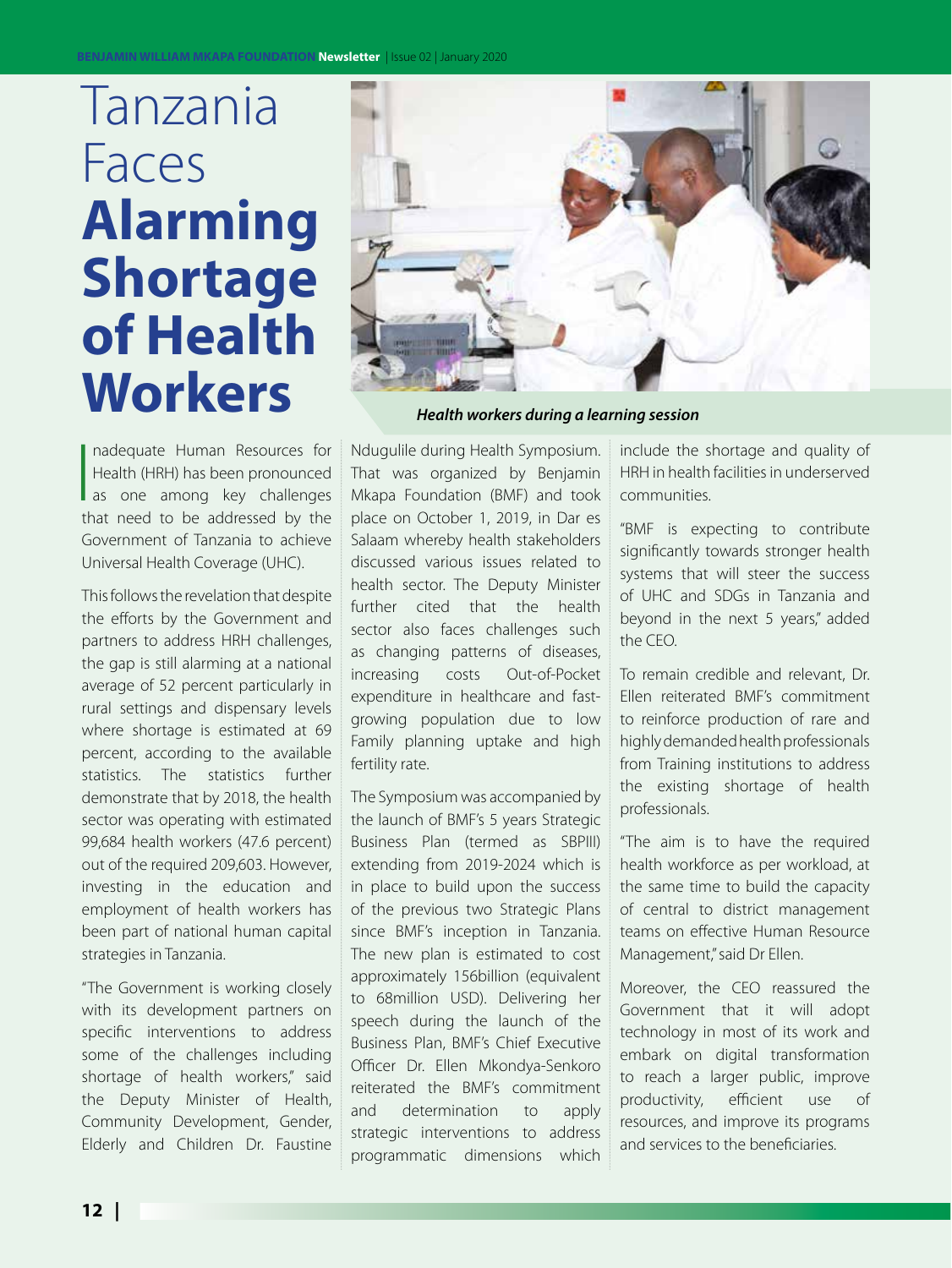### Benjamin Mkapa Foundation **Provides Training for New Employees in the Health Sector**

BMF in close collaboration with the Government, particularly the Ministry of Health Community Development, Gender, Elderly and Children (MOHCDGEC) & President Office Regional and Local Government Authorities (PORALG), through the implemented Resilient and Sustainable Systems for Health (RSSH) Project, has jointly completed the processes of filling the vacant posts under RSSH project. A total of one hundred and ninety (190) i.e. 70% of 271 recruited Health Care Workers were mainstreamed into the government system during the year 2018/2019.

Speaking during the staff orientation and capacity building training for new health workers that was conducted in Dodoma, Tanzania from 28-30th October 2019, Dr Ntuli Kapologwe, Director of the Department of Public Health (PORALG) urged the newly recruited health workers to listen very carefully to what is being directed to them, and to do as it is required at their assigned areas of work. The training aimed at ensuring that the new health workers carry out their work responsibilities in their assigned areas.

"Go and work because the measure of success in the health sector is the public, as you go there go with



*Dr Ntuli Kapologwe, Director of the Department of Public Health (PORALG)*

the mindset of helping your fellow Tanzanians and leave a mark on the work , including protecting the dignity of the Government," said Dr Kapologwe.

"From June 2018, the Mkapa Foundation (BMF) in collaboration with the Ministry of Health, Social Development, Gender, Elderly and Children (MOHCDGEC) started implementing the Sustainable and Patient Health System Project i.e. (RSSH) Resilient and Sustainable Systems for Health expected to be completed by December 2020.

*>> page 15*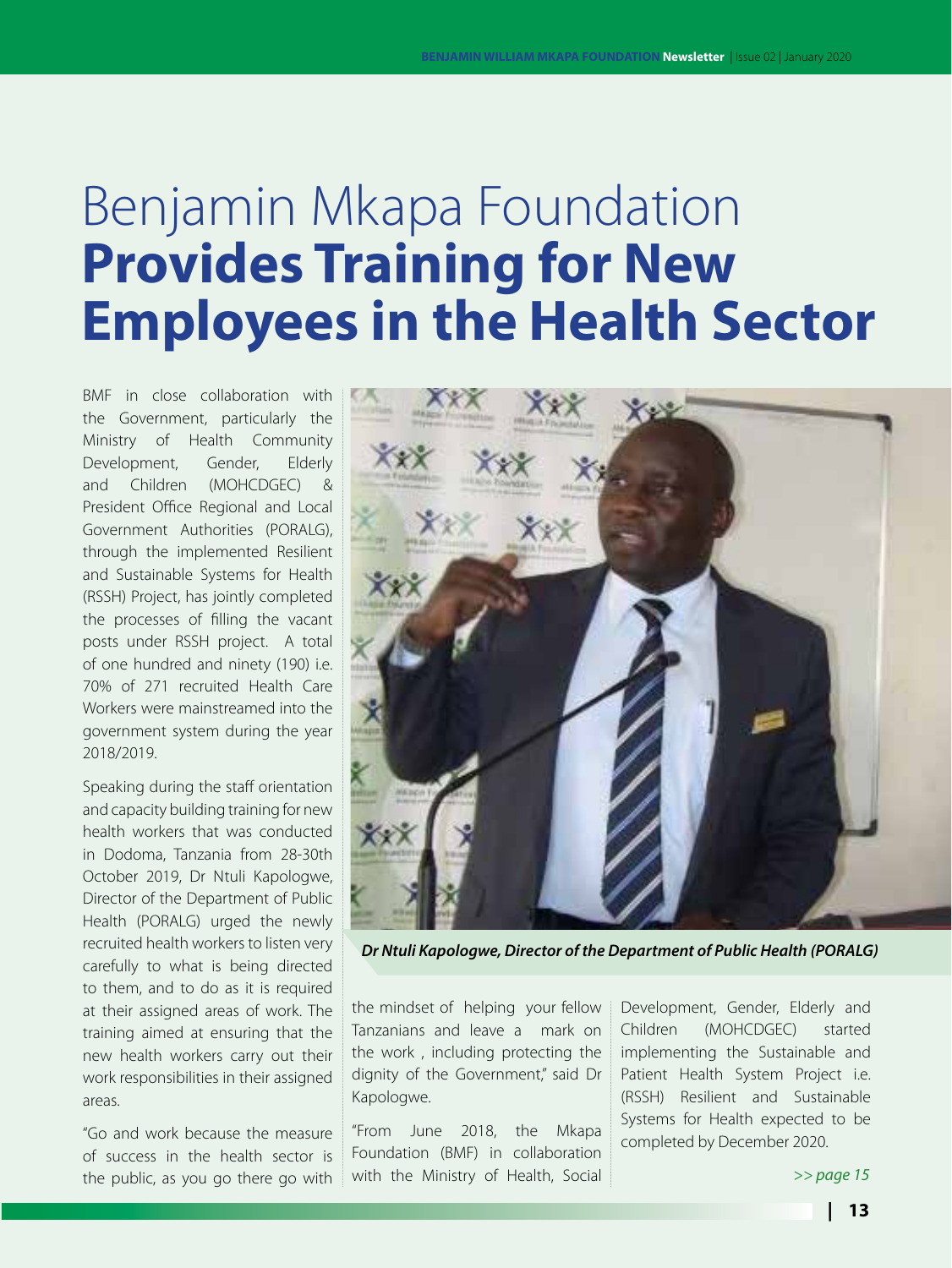#### **BENJAMIN WILLIAM MKAPA FOUNDATION Newsletter** | Issue 02 | January 2020



*Ms Rahma Musoke BMF Monitoring and Evaluation Manager speaking during the Orientation*

#### *<< page 15*

One of the interventions implemented through the RSSH Project – Global Fund is to recruit Health professionals and arrange for them to work on project benefit regions which are Simiyu, Geita, Kigoma, Tabora, Katavi, Kagera, Shinyanga, Mara, Dodoma and Mwanza

Among the BMF's implemented interventions under RSSH is recruitment of Health Care Workers. BMF implement HRH recruitment intervention under RSSH. During the first year of the Project a total

271 were recruited and placed in 75 LGA's, whereby a total 190 i.e. 70% of recruited Health Care Workers were mainstreamed into the government system during the year 2018/2019." Stated Dr Ntuli

Ms Rahma Musoke BMF's Monitoring and Evaluation Manager Said "The Management of Benjamin Mkapa Foundation is committed to ensuring that the recruitment and selection of all employees are fair, open and transparent and will comply with all relevant



legislation of the United Republic of Tanzania. BMF will continue to complement Government efforts by being committed to apply strategic interventions to address shortage of Human Resources for Health (HRH)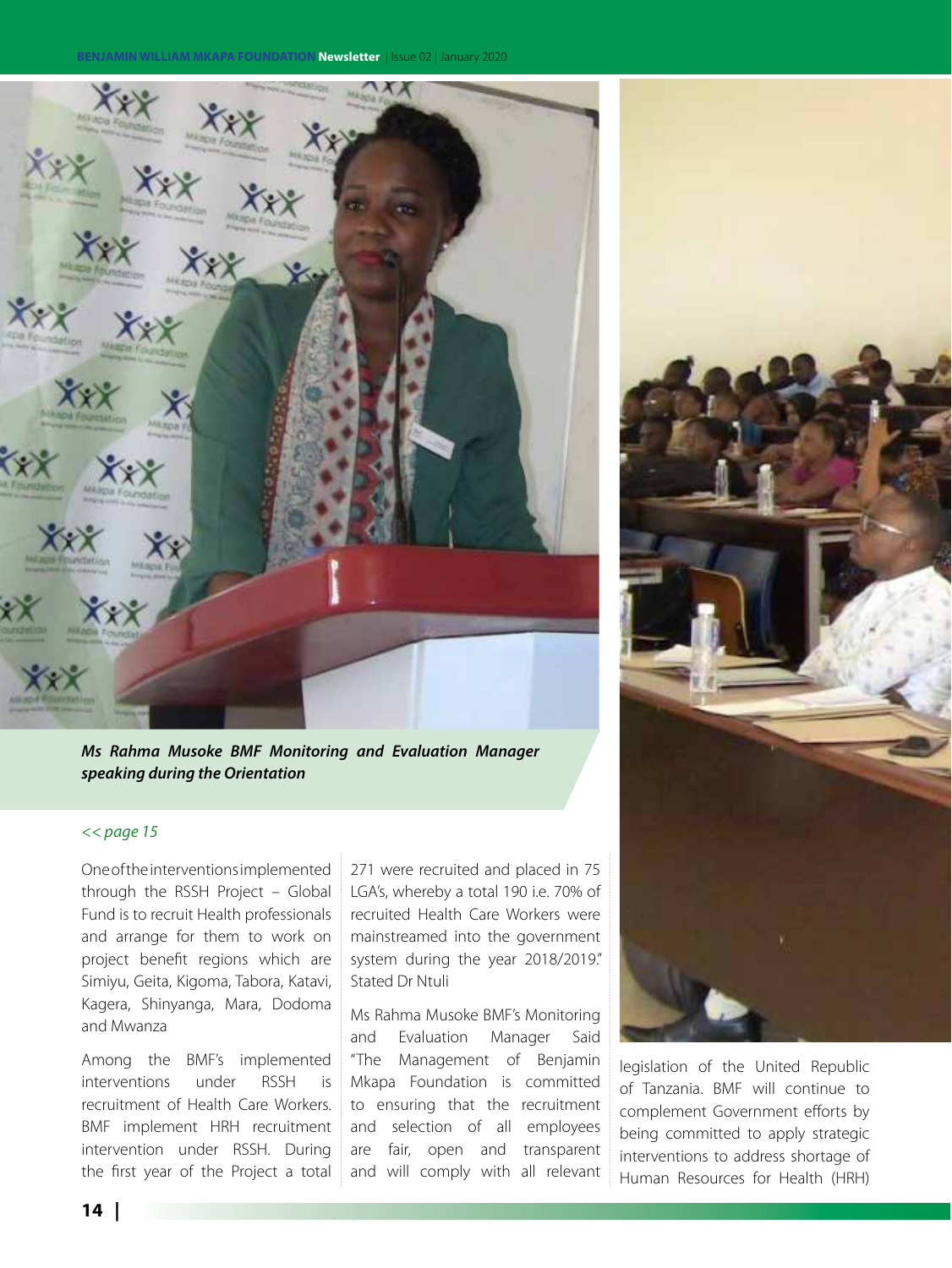

*The newly recruited Health workers during the Orientation*

which stand to be 52% that mostly affect primary health facilities in underserved LGA's."

The Ministry of Health, Social Development, Gender, Elderly and

Children has commissioned the Benjamin William Mkapa Foundation (as a Sub-Recipient) to carry out some of the activities of the RSSH project in two main areas, Human Resources of the Health Sector including the

establishment and coordination of distance learning Platform e-learning for health workers and Responsive Community Systems. Where the total cost of running the project is expected to be 18.9 billion.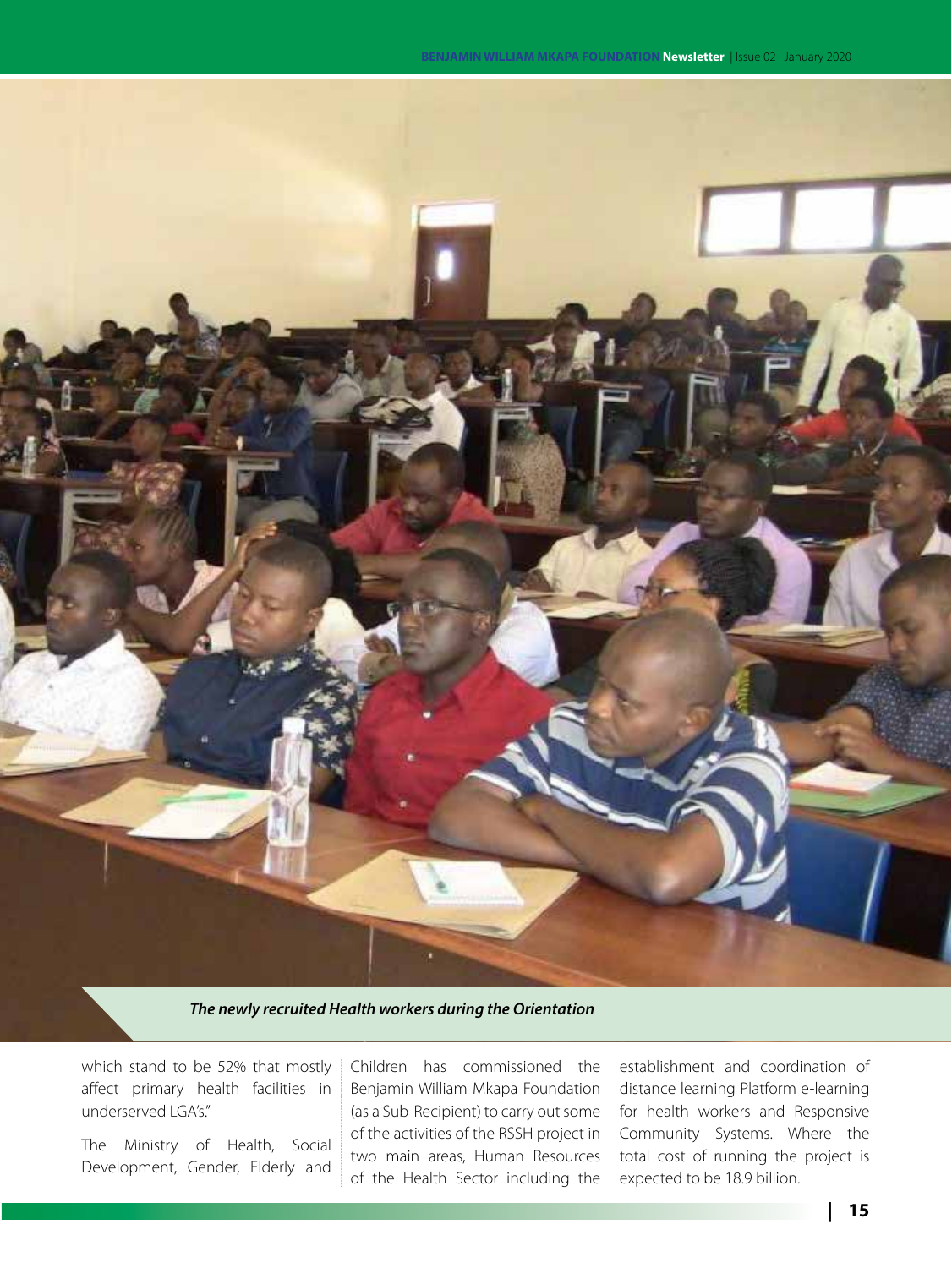## **Maternal and Newborn Services** Significantly Improved in Nkasi

Thanks to BMF and Japan Embassy

The Deputy Head of Mission<br>
of Japan Embassy in Tanzania,<br>
Ambassador Takeda Katshutoshi<br>
yesterday witnessed a mother at he Deputy Head of Mission of Japan Embassy in Tanzania, Ambassador Takeda Katshutoshi Kirando Health Center along the shoreline of Lake Tanganyika in Nkasi District, Rukwa region delivering through cesarean section being an obstetric emergency case.

Medical surgeons at the health facility during cesarean section were using

all six medical equipment donated by the Government of Japan through Benjamin William Mkapa Foundation (BMF). The same were also donated at Mwimbi Health Center in Kalambo District at a combined cost of over TZS139/= Million.

"I'm deeply touched to witness the cesarean section being done at the health facility here at Kirando being one of the successful obstetric emergency





*The Deputy Head of Mission of Japan in Tanzania, Ambassador Takeda Katshutoshi pictured happy to see the new born baby who was delivered through cesarean section at Kirando Health Center in Nkasi District Rukwa region using equipment donated by Japanese Government through BMF. With him is the acting Regional Medical Officer (RMO) for Rukwa Dr .Emmanuel Mtika who was also present during the cesarean section delivery at the facility.*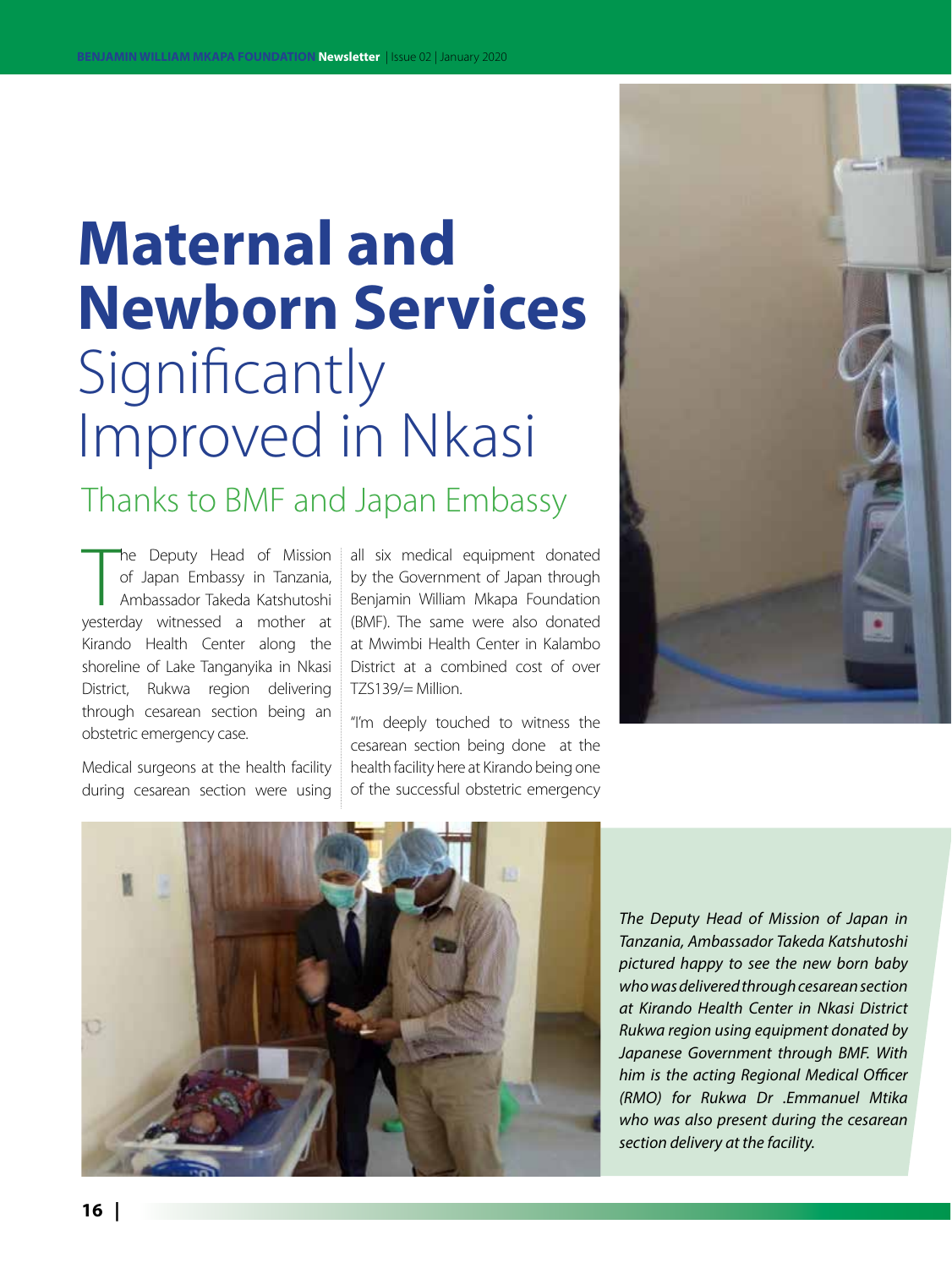**BENJAMIN WILLIAM MKAPA FOUNDATION Newsletter** | Issue 02 | January 2020



*A Universal Anaesthesia Machine (UAM) being used during a delivery through cesarean section at Kirando Health Center. Along the shoreline of Lake Tanganyika in Nkasi District Rukwa region, UAM is among the six medical equipment donated by the Government of Japan via Benjamin Mkapa Foundation (BMF). It is the first internationally-certified anesthesia machine that can generate its own medical oxygen and deliver anesthesia's without electricity.*

cases being performed here this is my first time in life to observe this undertaking in close proximity.

I have also witnessed the new healthy born baby and had the rare opportunity to witness medical equipment's donated by Japanese Government through BMF being properly and efficiently used. Though the donation is small but its impact is very powerful" added the Japanese envoy.

After witnessing the mother delivering through cesarean section, Dr Nyamwihura said that the Japanese Envoy, Amb. Katshutoshi was impressed to witness the donated medical equipment being used properly and efficiently.

"We really saw the impact of the support we receive from our donors," she added.

On his welcoming note the Nkasi DMO, Dr Mvogogo briefed the Japanese envoy that since the installation of the medical equipment donated by Japanese Embassy through BMF on May 28 this year about 130 mothers delivered through cesarean section being obstetric emergency cases and 46 other patients were non-obstetric emergency cases.

"Services of maternal and newborn have significantly been improved as the number of mothers delivering at the health facility has increased from 150 to 180 per month an average of five to seven mothers delivering per day" noted the DMO.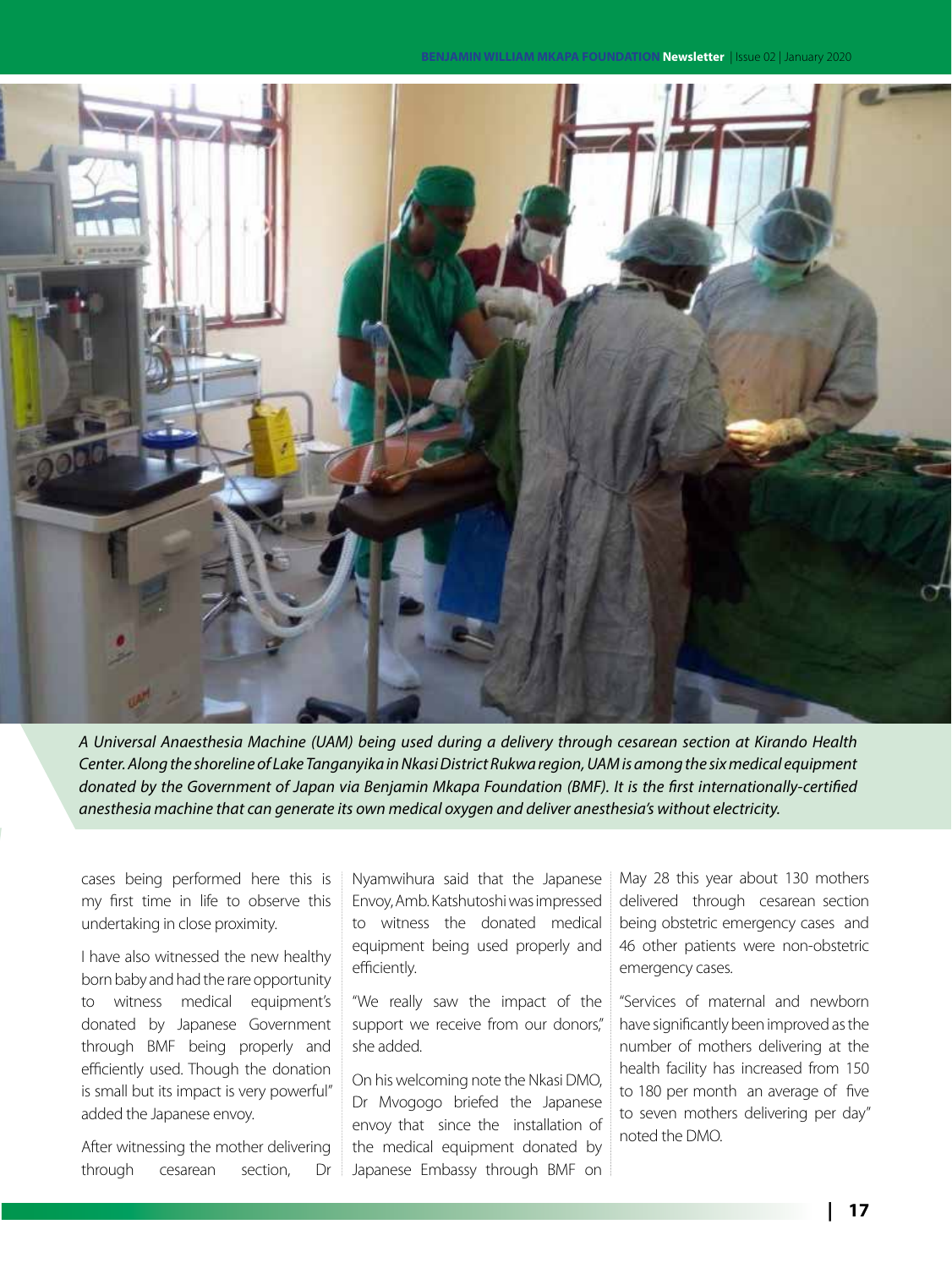Japan Embassy through Mkapa Foundation **Donate Medical Equipment to Health Facilities in Rukwa**

The Benjamin Mkapa Foundation<br>(BMF) has handed over medical<br>equipment valued at US \$ 62,582<br>equivalent to approximately over he Benjamin Mkapa Foundation (BMF) has handed over medical equipment valued at US \$ 62,582 TZS138 Million to operating theaters of Kirando Health Centre and Mwimbi Health Centre in Nkasi and Kalambo Districts respectively in Rukwa region.

The Deputy Head of Mission of Japan in Tanzania, Ambassador Takeda Katshutoshi fixing a sticker on the Universal Anaesthesia Machine (UAM) officiating the handing over cerebration for installation of medical equipment which will improve Comprehensive Emergency Obstetric and Newborn Care (CEmONC) at Mwimbi Health Center in Kalambo District Rukwa region on Monday



*The Deputy Head of Mission of Japan in Tanzania, Ambassador Takeda Katshutoshi in a group photo with the medical staff of Kirando Health Center as well as the Benjamin Mkapa Foundation (BMF) Program Manager – Service Delivery, Dr. Adeline Saguti Nyamwihura (first on the left), the Acting Regional Medical Officer (RMO) for Rukwa Dr. Emanuel Mtika (second right) and the District Medical Officer (DMO) for NkasI Dr. Hashim Mvogogo (first on the right).*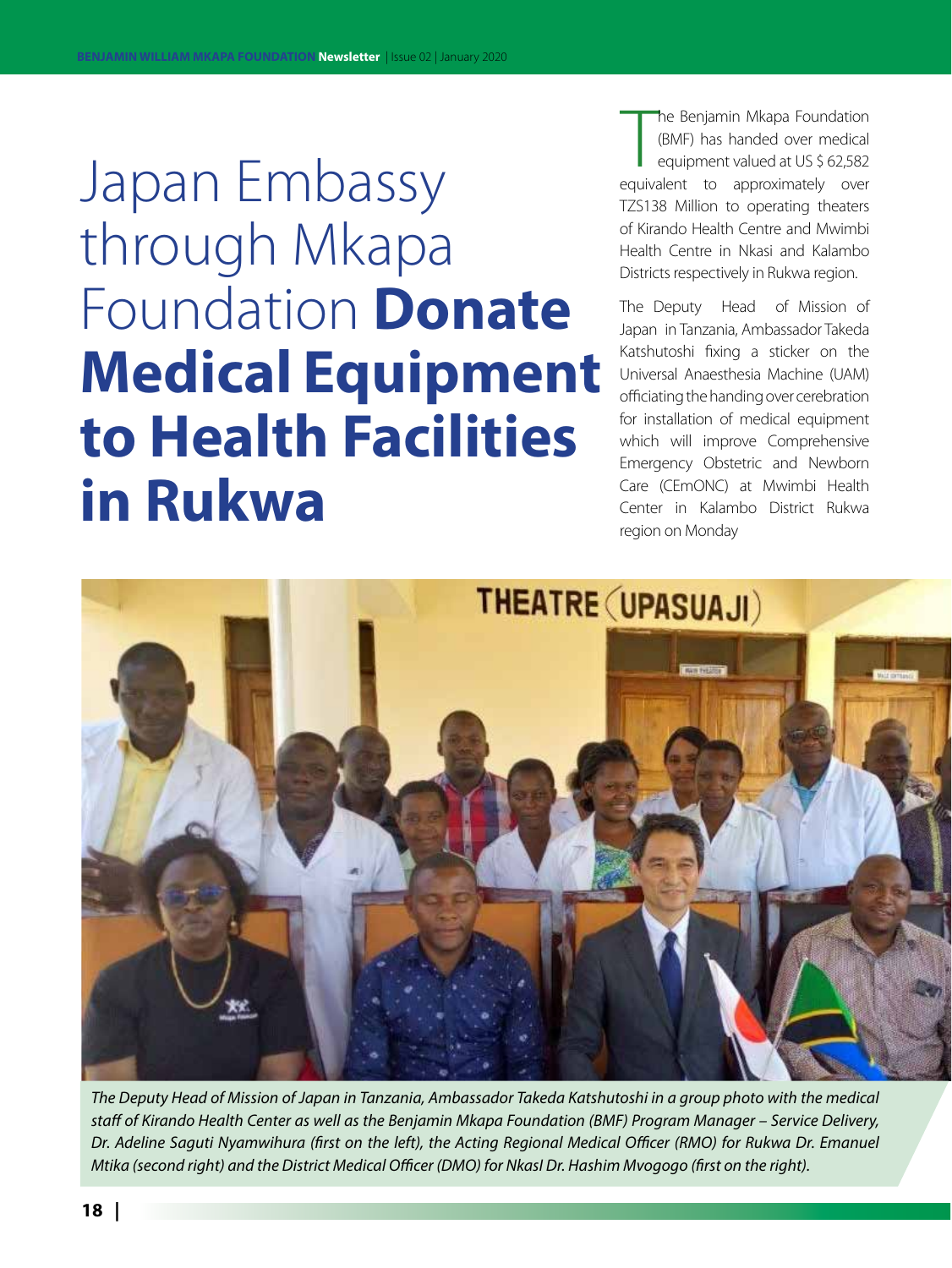The handing over ceremony for the project of installing the medical equipment for the operating theaters at both heath facilities was witnessed by The Deputy Head of Mission of Japan in Tanzania, Ambassador Takeda Katshutoshi who cut the ribbon to officiate the occasion.

The colorful events took place separately on November 11 and 12 this year first at Mwimbi health facility in Kalambo District and then at Kirando health facility along the shoreline of Lake Tanganyika in Nkasi District.

"It is always a privilege to witness yet another contribution made from the people of Japan to the people of Tanzania "Said the Ambassador.





*The Deputy Head of Mission of Japan in Tanzania, Ambassador Takeda Katshutoshi fixing a sticker on the Universal Anaesthesia Machine (UAM) officiating the handing over cerebration for installation of medical equipment which will improve Comprehensive Emergency Obstetric and Newborn Care (CEmONC) at Mwimbi Health Center in Kalambo District Rukwa region.*

He further noted that on February 18, I this year, a grant contract was signed between the Government of Japan and BMF of which the former extended US \$ 62,582 by that time, equivalent to over TZS138 Million for the purpose of installation of medical equipment to enable emergency surgeries at the duo health facilities.

On her part the BMF Program Manager – Service Delivery, Dr Adeline Saguti Nyamwihura, said the installation of medical equipment will improve Comprehensive Emergency Obstetric and Newborn Care (CEmONC) at both health facilities.

The Deputy Head of Mission of Japan in Tanzania, Ambassador Takeda Katshutoshi in a group photo with the medical staff of Kirando Health Center as well as the Benjamin Mkapa Foundation (BMF) Program Manager – Service Delivery, Dr. Adeline Saguti Nyamwihura (first on the left), the Acting Regional Medical Officer (RMO) for Rukwa Dr. Emanuel Mtika (second right) and the

District Medical Officer (DMO) for NkasI Dr. Hashim Mvogogo (first on the right).

She named the medical equipment supported by Japan's Embassy being universal anesthesia machine, autoclave, theatre table, oxygen concentrator, suction machine and operation lamp each to both health facilities.

"The uniqueness of the Universal Anaesthesia Machine – UAMis that it'sthe first internationally-certified anaesthesia machine that can generate its own medical oxygen and deliver anaesthesia without electricity.UAM has a built-in oxygen concentrator that produces its own oxygen in addition to providing standard connectors for cylinder, pipeline and portable oxygen" she added.

Earlier, the Kalambo District Commissioner (DC) Ms. Juliet Binyura said over TZS10Millionhas been allocated so far for preventive maintenance for the installed medical equipment at Mwimbi health facility.